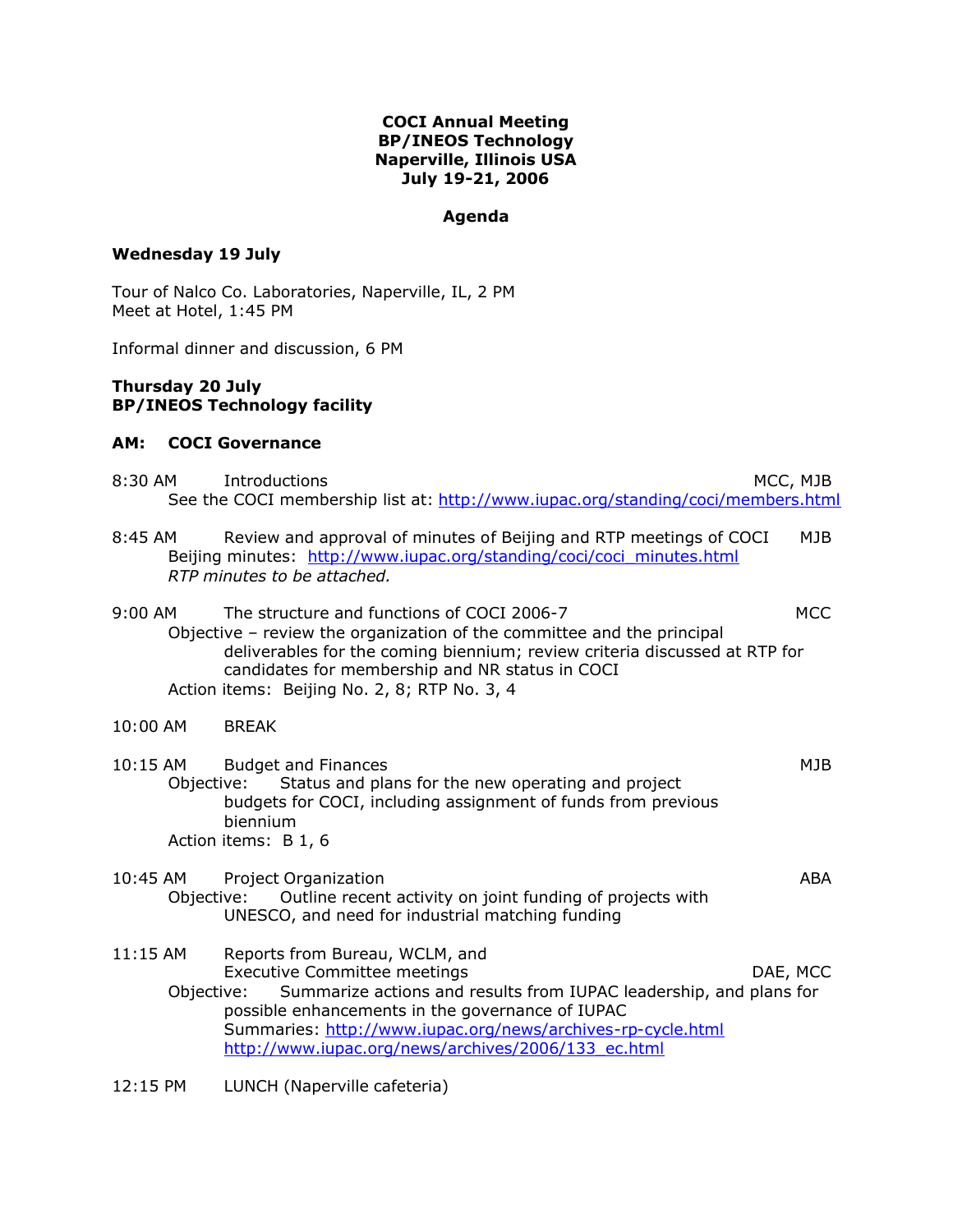# **PM: COCI Programs and Projects**

1:00 PM Health, Safety and Environment Program MCC Objective: Progress and plans on the Safety Training Program and the HSE Management Conference in Kenya. Action Items: B 7, 19: RTP 2, 6, 8, 9, 10, 11, 16

2:00 PM Public Appreciation of Chemistry Program DAE Objective: Review of CCE-led program on PAC and plans for contributions from industry. Action Items: RTP 22, 23, 24

2:30 PM NAO/CA Program

2:30 NAO Interactions JU, AI, DAE Objective: Report on recent interactions with NAOs, and discuss proposal for Workshop for European NAOs.

3:15 PM BREAK

3:30 CA Recruitment and Retention DAE, AI, JU Objective: Discuss and formulate options for improved program for recruitment and retention of Company Associates, including draft Terms of Reference for COCI/Secretariat collaborations Action Items: B 3, 9, 10, 20; RTP 12, 13, 14, 15

- 5:00 PM Adjourn
- 6:30 PM (approx.) COCI dinner, location TBA

# **Friday 21 July BP/INEOS Technology Facility**

- 8:30 AM Reports from Division and Standing Committee Representatives MCC lead Objective: Learn about latest activities in the Divisions and SC's; suggestions on areas for collaboration between COCI and the Divisions/ SC's. Action items: B 16, 17, 18
- 9:30 AM Division/Standing Committee Collaborations Program AS Objective: Review roster of Divisional Representatives, recruit volunteers for representatives of COCI on Divisions and Standing Committees as appropriate, review of latest projects of industrial interest. Action items: B 4, 12, RTP 17, 20, 21
- 10:00 AM BREAK
- 10:15 AM NGO/IGO/Trade Associations Program CH, AP Objective: Review progress on NGO/IGO interactions with IUPAC, and plans for COCI input into the 2007 World Chemistry Leadership Meeting; recent interactions with UNESCO and regional organizations.
- 11:15 AM New Projects **MCC lead, all**